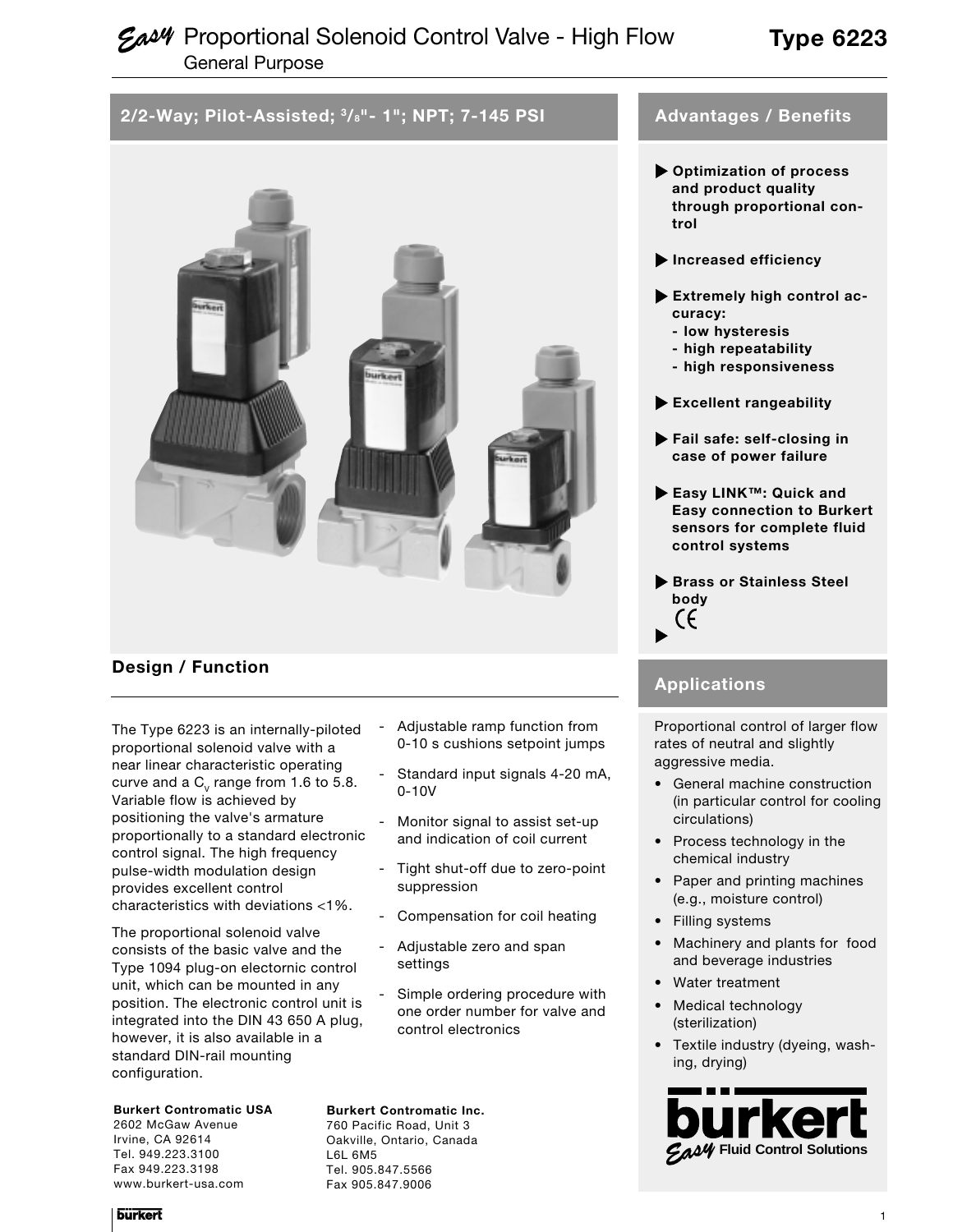# **Eas4** Proportional Solenoid Control Valve - High Flow General Purpose

**Technical Data**

## **Valve function**

**A** 2/2-way proportional valve, normally closed, servo-assisted



### **Function of control electronics**

- Temperature compensation for coil heating by internal current control
- Ramp function to dampen fast status changes
- Simple zero and span settings by means of two potentiometers.
- Monitor function with LED display

| <b>Operational Data (Process)</b>                 |                                                   | <b>Operational Data for Control Electronics</b>      |                                                                                                        |  |  |  |
|---------------------------------------------------|---------------------------------------------------|------------------------------------------------------|--------------------------------------------------------------------------------------------------------|--|--|--|
| Pressure range                                    | 7 - 145 PSI                                       | Design version M                                     | Plug-on module                                                                                         |  |  |  |
| Port connection                                   | NPT 3/8", 1/2", 3/4", 1"<br>(see characteristics) | Design version H                                     | DIN-rail mounting version<br>(on request)                                                              |  |  |  |
| Body material                                     | <b>Brass or Stainless Steel</b>                   | Operational voltage                                  | 24 VDC, (max. 28VDC)                                                                                   |  |  |  |
| Sealing material                                  | FPM (Viton)                                       | Ripple                                               | $\pm 10\%$ (Burkert recommends<br>power supply Type 1610)                                              |  |  |  |
| Medium<br>Temperat. range of medium 14°F to 194°F | Neutral liquids                                   | Input signal                                         | 4-20 mA, 0-10V<br>(0 - 20 mA on request)                                                               |  |  |  |
| Max. ambient temperature                          | $131$ °F                                          | Control signal for valve<br>max. current consumption | PWM (Pulse Width Module)<br>1.1A<br>max. 0.5 W                                                         |  |  |  |
| Max. Viscosity                                    | $21$ $cSt$                                        | Power                                                |                                                                                                        |  |  |  |
| Installation position                             | Any, no limitation on function                    | Monitoring signal                                    | Directly proportional to coil<br>current $1$ mV = $1$ mA<br>as set-up aid, or for<br>external display. |  |  |  |
| Onerational Data (Solenoid)                       |                                                   |                                                      |                                                                                                        |  |  |  |

#### **Operational Data (Solenoid)**

Operational voltage 24 VDC Nominal power See characteristics Protection class NEMA 4 (IP 65) with mounted plug-on module

Duty cycle **100%** continuously rated

Ramp time 0 - 10s (adjustable)

Protection class NEMA 4 (IP65) when

Electrical connection Plug has screw terminals and accepts a 7mm cable

mounted on valve-version M

#### **Materials**



| 1  | Valve body:          | Brass or 316L Stain |
|----|----------------------|---------------------|
| 2  | Seal:                | FPM (Viton)         |
| 3  | O-rings:             | FPM (Viton)         |
| 4  | Gasket:              | <b>PTFE</b>         |
| 5  | Pilot-seat:          | <b>PPS</b>          |
| 6  | Spring:              | 301 Stainless Steel |
| 7  | Plunger-seal:        | FPM (Viton)         |
| 8  | Slip-ring:           | PTFE-Compound       |
| 9  | Armature guide tube: | 301 Stainless Steel |
| 10 | Spring:              | 301 Stainless Steel |
| 11 | Stopper:             | 430F Stainless Stee |
| 12 | Cover:               | 301 Stainless Steel |
| 13 | Piston:              | PPS                 |
| 14 | Bonnet:              | PA (Polyamide)      |
| 15 | Plunger:             | 430F Stainless Stee |
| 16 | Coil bobbin:         | PA (Polyamide)      |

ss or 316L Stainless Steel 1 (Viton) 1 (Viton) Stainless Steel 1 (Viton) E-Compound Stainless Steel F Stainless Steel Stainless Steel Polyamide) F Stainless Steel

**burkert**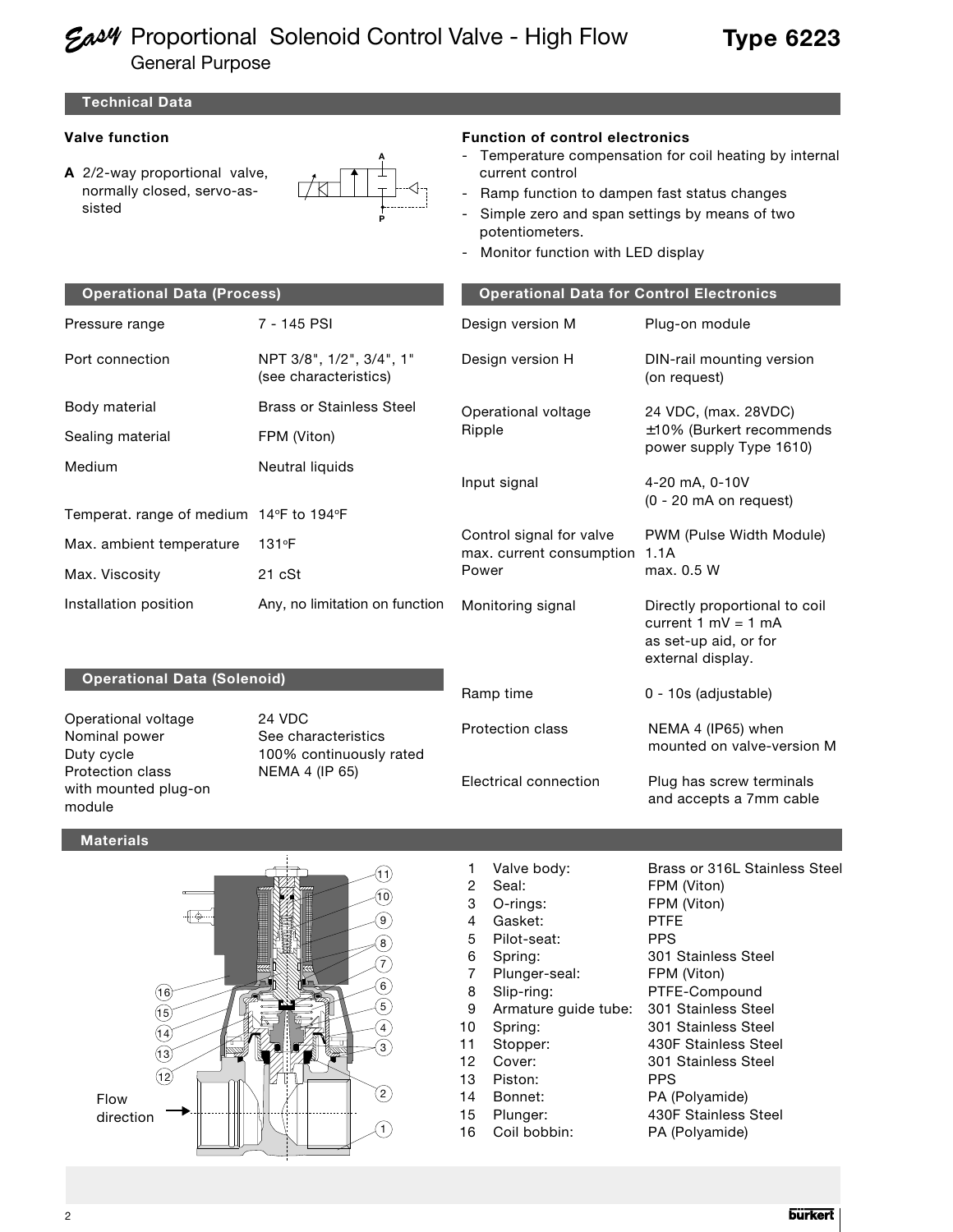# **Eas4** Proportional Solenoid Control Valve - High Flow General Purpose

### **Characteristic Values with Ordering Information (Other Versions on Request)**

### **Brass or Stainless Steel Body; Sealing FPM (Viton)**

| Port<br>Connection<br>[Inch] | Orifice<br>[Inch] | Body<br>Material | $C_{\vee}$ | Pressure<br>Range<br><b>[PSI]</b> | Power-<br>Consumption<br><b>IMI</b> | Max. Coil-<br>Current<br>[mA] | Input signal Weight | [Ibs] | Controller | Item-No.<br>Valve | Valve with Controller |
|------------------------------|-------------------|------------------|------------|-----------------------------------|-------------------------------------|-------------------------------|---------------------|-------|------------|-------------------|-----------------------|
| 3/8 NPT                      | 3/8               | <b>Brass</b>     | 1.6        | $7 - 145$                         | 8                                   | 300                           | 4-20 mA             | 1.2   | 060 644 J  | 457 138 W         | 702 628 P             |
| 3/8 NPT                      | 3/8               | <b>Brass</b>     | 1.6        | $7 - 145$                         | 8                                   | 300                           | $0 - 10V$           | 1.2   | 060 459 R  | 457 138 W         | 702 629 Q             |
| $1/2$ NPT                    | 3/8               | <b>Brass</b>     | 1.6        | $7 - 145$                         | 8                                   | 300                           | 4-20 mA             | 1.1   | 060 644 J  | 457 139 X         | 702 630 M             |
| <b>1/2 NPT</b>               | 3/8               | <b>Brass</b>     | 1.6        | $7 - 145$                         | 8                                   | 300                           | $0 - 10V$           | 1.1   | 060 459 R  | 457 139 X         | 702 631 A             |
| $1/2$ NPT                    | 1/2               | <b>Brass</b>     | 2.9        | $7 - 145$                         | 10                                  | 330                           | 4-20 mA             | 1.6   | 060 644 J  | 457 140 C         | 702 632 B             |
| $1/2$ NPT                    | 1/2               | <b>Brass</b>     | 2.9        | $7 - 145$                         | 10                                  | 330                           | $0 - 10V$           | 1.6   | 060 459 R  | 457 140 C         | 702 633 C             |
| 3/4 NPT                      | 1/2               | <b>Brass</b>     | 2.9        | $7 - 145$                         | 10                                  | 330                           | 4-20 mA             | 1.4   | 060 644 J  | 457 141 Z         | 702 634 D             |
| 3/4 NPT                      | 1/2               | <b>Brass</b>     | 2.9        | $7 - 145$                         | 10                                  | 330                           | $0 - 10V$           | 1.4   | 060 459 R  | 457 141 Z         | 702 635 E             |
| 3/4 NPT                      | 3/4               | <b>Brass</b>     | 5.8        | $7 - 145$                         | 15                                  | 530                           | 4-20 mA             | 3.1   | 060 644 J  | 457 142 S         | 702 636 F             |
| 3/4 NPT                      | 3/4               | <b>Brass</b>     | 5.8        | $7 - 145$                         | 15                                  | 530                           | $0 - 10V$           | 3.1   | 060 459 R  | 457 142 S         | 702 637 G             |
| 1 NPT                        | 3/4               | <b>Brass</b>     | 5.8        | $7 - 145$                         | 15                                  | 530                           | 4-20 mA             | 2.8   | 060 644 J  | 457 143 T         | 702 638 R             |
| 1 NPT                        | 3/4               | <b>Brass</b>     | 5.8        | $7 - 145$                         | 15                                  | 530                           | $0 - 10V$           | 2.8   | 060 459 R  | 457 143 T         | 702 639 J             |
| $1/2$ NPT                    | 1/2               | <b>SS</b>        | 2.9        | $7 - 145$                         | 10                                  | 330                           | 4-20 mA             | 1.6   | 060 644 J  | 458 404 B         | 702 265 M             |
| $1/2$ NPT                    | 1/2               | <b>SS</b>        | 2.9        | $7 - 145$                         | 10                                  | 330                           | $0 - 10V$           | 1.6   | 060 459 R  | 457 404 B         | 702 266 N             |
| 3/4 NPT                      | 1/2               | <b>SS</b>        | 2.9        | $7 - 145$                         | 10                                  | 300                           | 4-20 mA             | 1.4   | 060 644 J  | 458 405 C         | 702 267 P             |
| 3/4 NPT                      | 1/2               | SS               | 2.9        | $7 - 145$                         | 10                                  | 300                           | $0 - 10V$           | 1.4   | 060 459 R  | 458 405 C         | 702 268 Y             |
| 3/4 NPT                      | 3/4               | SS               | 5.8        | $7 - 145$                         | 15                                  | 530                           | 4-20 mA             | 3.1   | 060 644 J  | 458 406 D         | 702 269 Z             |
| 3/4 NPT                      | 3/4               | <b>SS</b>        | 5.8        | $7 - 145$                         | 15                                  | 530                           | $0 - 10V$           | 3.1   | 060 459 R  | 458 406 D         | 702 270 W             |
| 1 NPT                        | 3/4               | SS               | 5.8        | $7 - 145$                         | 15                                  | 530                           | 4-20 mA             | 2.8   | 060 644 J  | 458 407 E         | 702 271 K             |
| 1 NPT                        | 3/4               | SS               | 5.8        | $7 - 145$                         | 15                                  | 530                           | $0 - 10V$           | 2.8   | 060 459 R  | 458 407 E         | 702 272 L             |

Versions for air and gases on request.

### **Regulation Data - Characteristics**

| Characteristic     | see diagram |
|--------------------|-------------|
| <b>Hysteresis</b>  | $<$ 5%      |
| Repeatability      | $<$ 1% F.S. |
| Responsivity       | $<$ 1% F.S. |
| Setting time (90%) | $< 200$ ms  |
| Turn down ratio    | 1:20        |

% of Maximum  $C_v$ 



#### **Advice for Selection of Valve Sizing**

In continuous flow applications, the choice of the appropriate valve size is much more than with ON/OFF valves. The optimm valve size should be selected such that the resulting flow in the system is not unnecessarily reduced by the valve. However, a sufficient part of the pressure drop should be taken across the valve even when it is fully opened.

### **Recommended value:** ∆**pvalve > 30% of total** ∆**p within the system**

Contact Burkert should you require assistance with valve sizing.